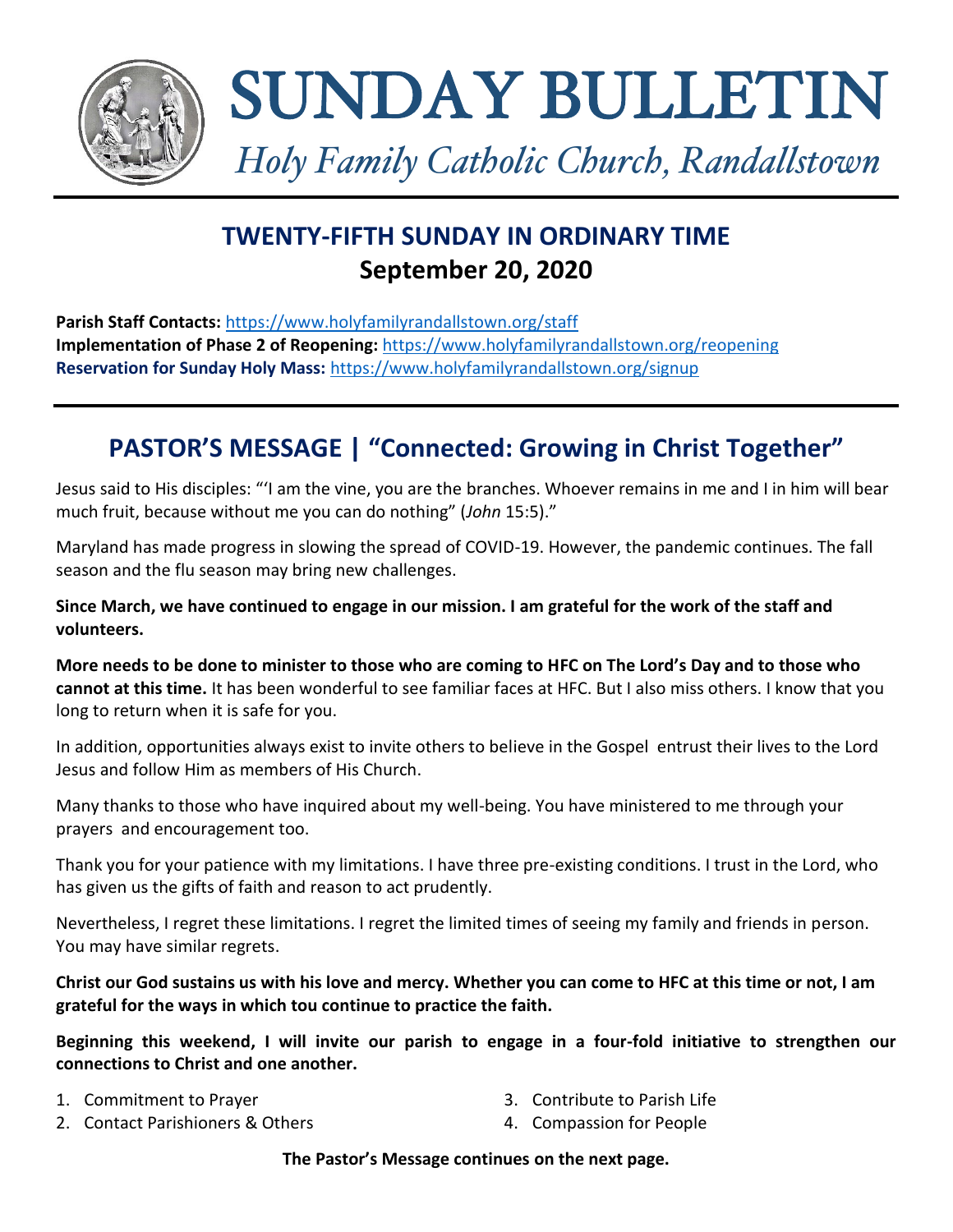2

# **PASTOR'S MESSAGE (continued)**

Going through this pandemic is wearying. Christ strengthens us as we remain connected to Him and His Church. Without Christ, we can do nothing (cf. John 15:5). With Christ, we can remain steadfast in faith together.

### **NEW BUSINESS & FACILITIES MANAGER**

**After eighteen years as our Business and Facilities Manager, Dennis Kast retired on September 15.** This week, he will move out of state. Join me in prayer in thanksgiving for Dennis' Service in our parish, for his safe travels, and for a fruitful retirement.

**Our new Business and Facilities Manager is Thomas Anderson.** I am grateful that he has accepted my offer to serve in our parish. Join me in prayer as he begins. I have asked Thomas to introduce himself in the News section on page 7 of this *Sunday Bulletin*.

### **PERSEVERE IN PRAYER**

Please join me in prayer for an end to this pandemic. May our efforts to slow its spread succeed. May those who are not cooperating with these efforts have a change of heart. May those who are providing safety, medical care, and other necessary services be protected as they serve others with integrity.

May the peace of our Lord Jesus Christ be with you!

Father Raymond Harris

# **HOLY MASS SCHEDULE**

**THE LORD'S DAY**

Saturday at 4:00 PM Sunday at 7:30 AM & 11:00 AM

*Reservations are required due to limited seating.*

**WEEKDAYS**

Monday – Friday at 8:30 AM

*Reservations are not needed. Maximum of 50 can attend*

*Rosary is prayed at 8:00 AM*

Father Harris will revisit the issue of adding a third Sunday Holy Mass before the end of the year.

## **CHURCH IS OPEN FOR PRIVATE PRAYER**

**Tuesday**

**Thursday** 9:00 AM – 10:00 AM

**Saturday** 2:30 PM – 4:00 PM

9:00 AM – 10:00 AM 6:30 PM – 7:30 PM

*You must follow the protocols, including wearing a mask in the church building at all times.*

## **SACRAMENT OF RECONCILIATION & PENANCE (CONFESSIONS)**

**Saturday:** 2:45 PM – 3:45 PM **Other times:** by appointment

*You must follow the protocols, including wearing a mask in the church building at all times. Has it been awhile? Do not be afraid! Ask the priest to help you. Receive God's healing mercy.*

**Learn more:<https://www.holyfmilyrandallstown.org/penance>**

9531 Liberty Road, Randallstown, MD 21133 410.922.3800 www.holyfamilyrandallstown.org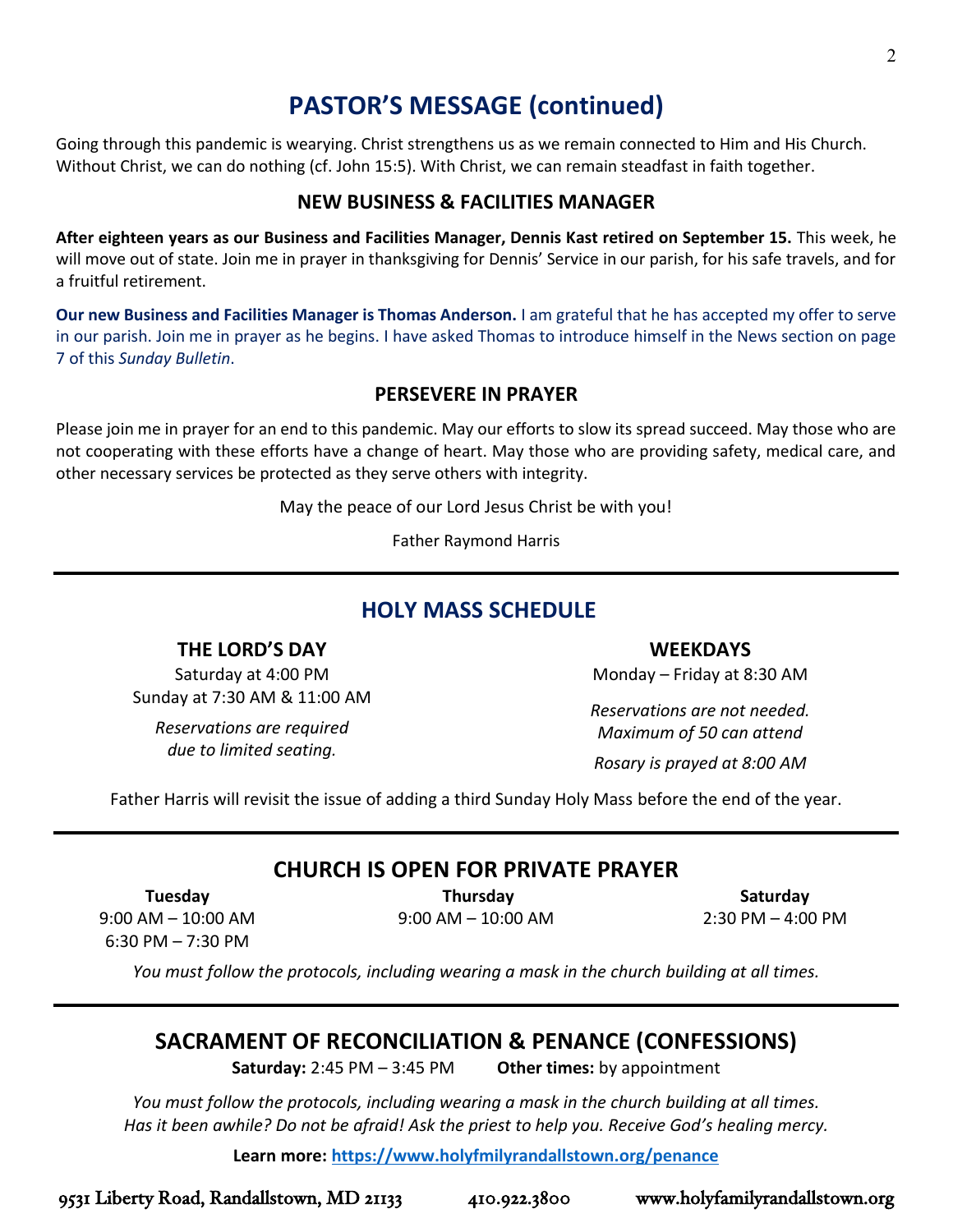# **INSTRUCTIONS WHEN COMING TO SUNDAY & WEEKDAY HOLY MASS**

- 1. **THE SUNDAY OBLIGATION CONTINUES TO BE SUSPENDED.** Do not allow your conscience to be burdened. If you are concerned about your health or you are not ready to join any public gatherings yet, please be comfortable about not attending. Holy Masses on The Lord's Day will be live-streamed on Facebook Live (Saturday at 4:00 PM; Sunday at 7:30 AM and 11:00 AM). No Facebook account? No problem. Visit the website [\(https://www.facebook.com/HFCRandallstown/live\)](https://www.facebook.com/HFCRandallstown/live).
- 2. **CHECK YOUR HEALTH CONDITION.** You must take your temperature at home before you leave. If you have a fever, or are sick, or suspect that you may have been (or was exposed to) a contagious illness, please stay home, and take care of yourself. If you are awaiting test results for COVID-19 or any contagious illness, you may not come to the parish campus, whether you have symptoms or not.
- 3. **MASKS MUST BE WORN BEFORE ENTERING THE CHURCH.** All persons aged 2 and older must always wear a mask. This is the requirement of the Archdiocese of Baltimore and the State of Maryland.
- 4. **CHILDREN MUST OBSERVE SOCIAL DISTANCE NORMS TOO.** If you bring children, they must be able to stay in one place. Otherwise, for the sake of their health and the health of others, they should not come to Holy Mass. For social distance reasons, the multipurpose room is not available.
- 5. **GREETING OTHERS:** While we will be happy to see others, greet them with words and a wave. Please do not congregate, hug, kiss, shake hands, etc.
- 6. **SEATING PROTOCOL (Sunday Holy Mass):** You must provide proof of reservation. The ushers will seat you whether as an individual or as a household—in designated seating from the front to the back.
- 7. **THE OFFERTORY COLLECTION WILL BE RECEIVED AFTER HOLY MASS.** Any offerings are placed in the designated receptacle as you are leaving the church.
- **8. COMMUNION PROCESSION:** Follow the priest'sinstruction. No one may remain in the pew. Please maintain the social distancing of 6-feet from another person. Those who are not receiving Holy Communion will receive a blessing. For the safety of all, Holy Communion will be distributed initially in the hand only.
- **9. DISMISSAL PROTOCOL:** You must follow the direction of the ushers, who will dismiss members of the congregation a pew at a time to ensure social distancing.

# **NOTIFYING THE PARISH ABOUT CORONAVIRUS TESTING**

If you have visited our parish campus, and later learn that you may have been exposed to someone with the COVID-19 virus, please contact the Parish Office as soon as possible so that we can pray for you. We ask that you keep the Parish Office informed throughout your self-quarantine. Confidentiality will be respected by the Parish Staff.

The same protocol applies if you have tested positive for the COVID-19 virus. Please contact the Parish Office as soon as possible so that we can pray for you. Confidentiality will be respected by the Parish Staff. However, for the safety of all, we would have to notify the Archdiocese of Baltimore and follow directives to notify the Parish community.

**Please consider this as a moral obligation to love your neighbor.**

9531 Liberty Road, Randallstown, MD 21133 410.922.3800 www.holyfamilyrandallstown.org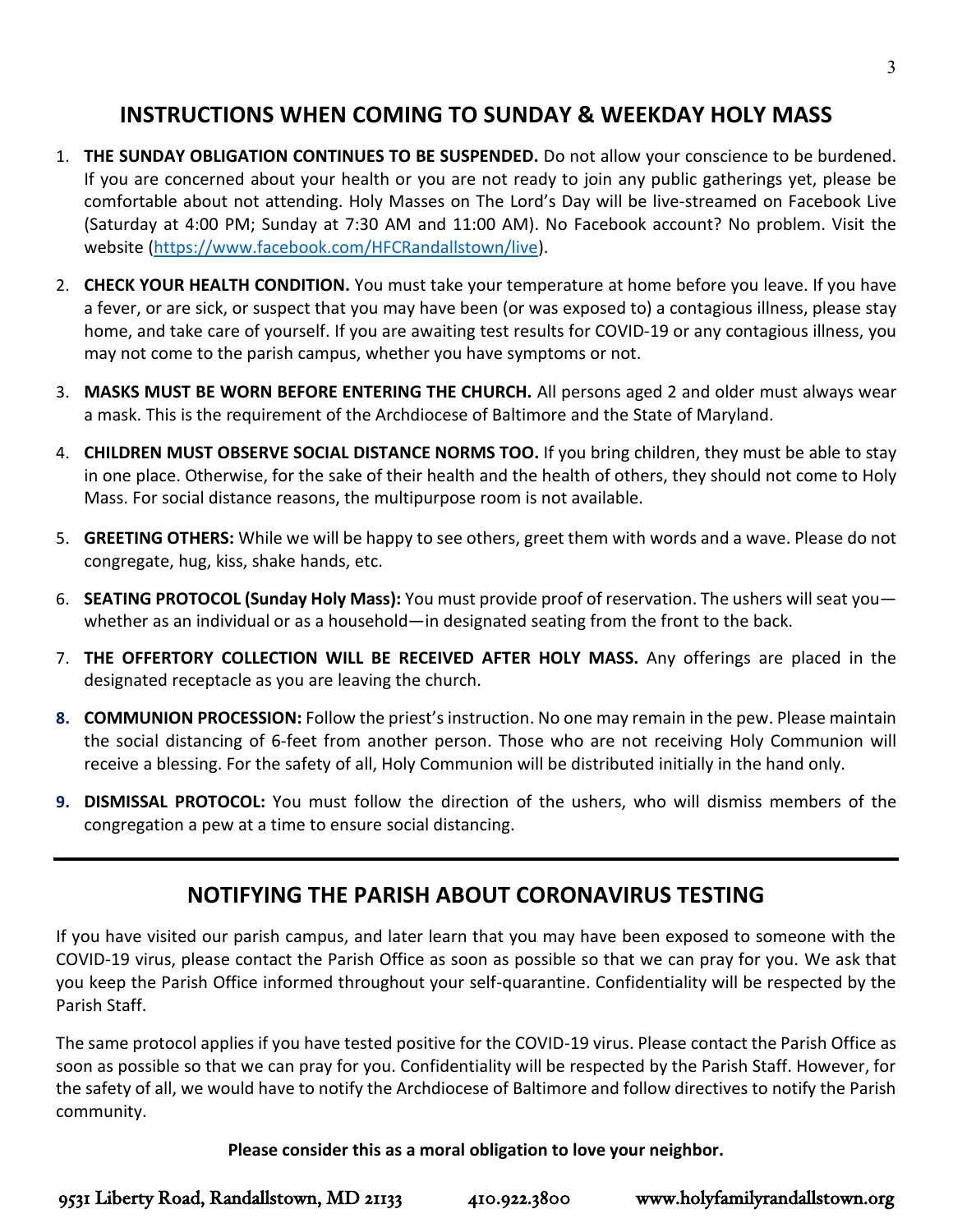# **REFLECTION ON THE SUNDAY GOSPEL READING**

**Read** *Matthew* **20:1-16a.** Our Lord teaches that we cannot earn salvation through our achievements. If we did, then we would be describing salvation as if it were a business contract in which goods and services are exchanged on a conditional basis. Our relationship with God is truly based upon a covenant that God has initiated. A contract offers a conditional exchange of goods and services. A covenant is an unconditional exchange of lives in a relationship. God invites us to share in a communion of life and love that will sustain us in any circumstance. God continues to reach out to us daily, providing opportunities to grow in His grace, deepening our union with Him within the communion of the Church

**Catechism of the Catholic Church #851 (excerpt):** "… God wills the salvation of everyone through the knowledge of the truth. Salvation is found in the truth. Those who obey the prompting of the Spirit of truth are already on the way of salvation. But the Church, to whom this truth has been entrusted, must go out to meet their desire, so as to bring them the truth. Because she believes in God's universal plan of salvation, the Church must be missionary."."

# **SUNDAY READINGS**

**Sep 20: Twenty-fifth Sunday in Ordinary Time** Isaiah 55:6-9 + Psalm 145:2-3, 8-9, 17-18 Philippians 1:20c-24, 27a + Matthew 20:1-16a

**Sep 27: Twenty-sixth Sunday in Ordinary Time** Ezekiel 18:25-28 + Psalm 25:4-9 Philippians 2:1-11 or 2:1-5 + Matthew 21:28-32

## **OPE FRANCIS' PRAYER INTENTION FOR SEPTEMBER**

#### **Respect for the Planet's Resources**

We pray that the planet's resources will not be plundered, but shared in a just and respectful manner.

# **PRAY FOR THOSE WHO ARE SICK**

Rocco Aliberti, K. Dale Anderson, Jerry Anderson, Mary Anna Baffoe-Bonnie, Rose Balk, E. Alan Ball, Albert Blanchard, Mary Blanton, Sue Bray, Annette Brown, Josephine Burns, Beth Cassidy, Jeanette Cherigos, Chinyere Chikeka, JoAnn Coules, Liam Craane, Helen Dorman, Veronica Dougherty, Cassie Downey, Dorothy Eichelman, Neva Farrah, Barbara Failla, Guy Gable, John Gast, Dot & Joe Gertz, Cullis Glenn, Gary Gordon, Lisa Grey, Jeanie Hakanson, Sherell Hinton, Margaret Irwin, Rosemarie Jean-Louis, Mildred Jones, Cheryl Kauffman, Cassidy Keefe, Greyson Knight, Mary Liberto, Jeffrey Lohinski, Jane Matos, Jack McGinnis, Nancy McQuay, Bob Moan, Peggy Moan, Randy Norden, Margaret Ntatin, Leobarda Olivares, Louis Onwuanaibe, Cathy Owens, Darcia Parker, Joseph Perozziello, Don Rojas, Lincoln Ross, Vince Rosso, Paul & Elizabeth Ruch, Brenda Sadowski, Rosa Santos, Anthony Serio, Shannon Sharpe, Thelma Smith, Joanne Spriggs, Dottie Swol, Dorothy Lynne Sutch, Greg Thompson, Kimberly Thompson, and Catherine Walsh.

# **PRAY FOR THE DEPARTED**

May the souls of **all the faithful departed**, through the mercy of God, rest in peace.

9531 Liberty Road, Randallstown, MD 21133 410.922.3800 www.holyfamilyrandallstown.org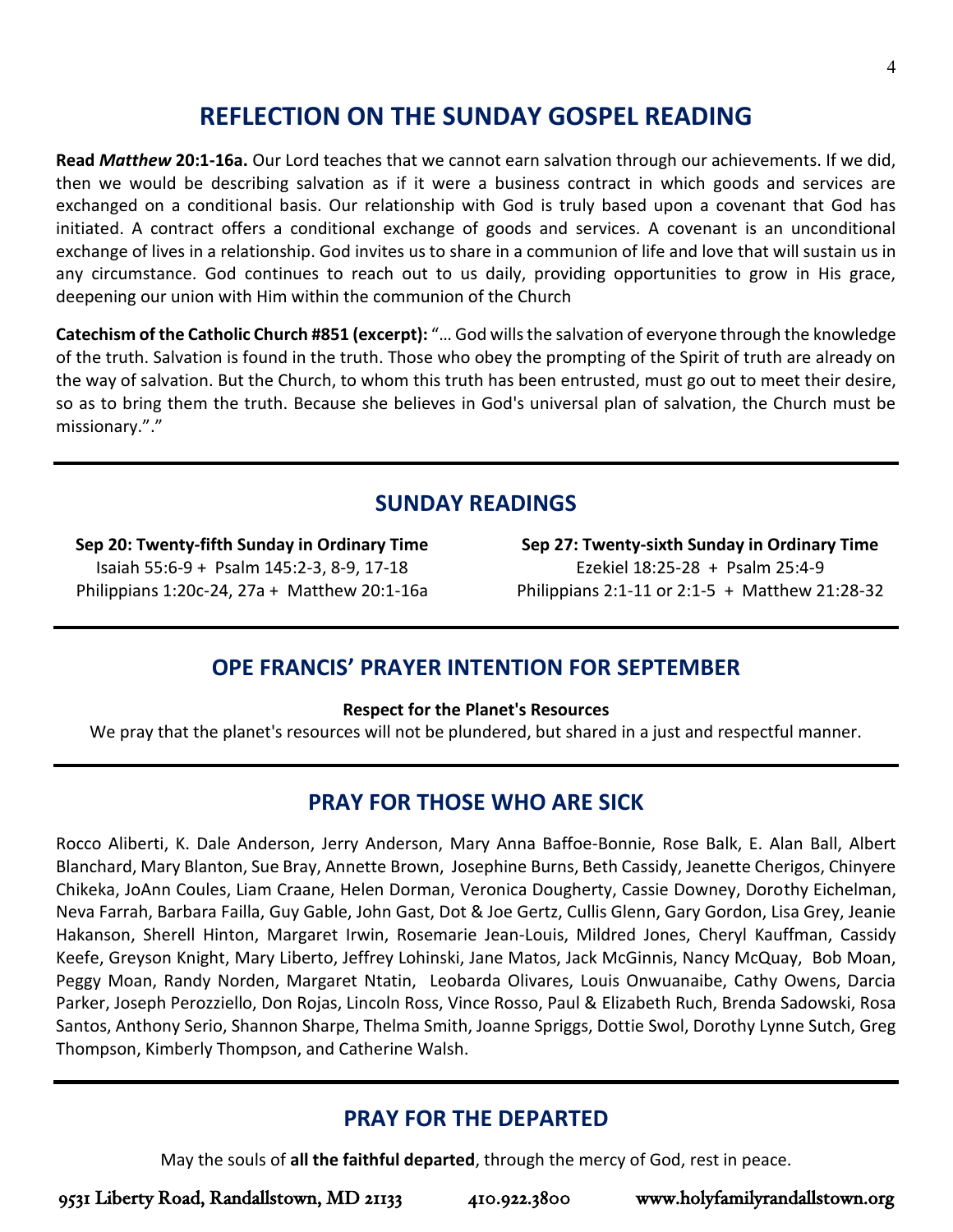# **HOLY MASS INTENTIONS September 19 – 25**

**Saturday, September 18 at 4:00 PM** Michael Jordan †

**Sunday, September 20 at 7:30 AM** People of Holy Family Parish

**Sunday, September 20 at 11:00 AM** Avery Gertz

**Monday, September 21 at 8:30 AM**

Killian Omomoh†

**Tuesday. September 22 at 8:30 AM** Onyeka & Nkem Nnadozie Family

**Wednesday, September 23 at 8:30 AM**  Nicholas Mwai

**Thursday, September 24 at 8:30 AM** Chancelor Claypool

**Friday, September 25 at 8:30 AM** Virgie Meeks Damron

**† means a member of the faithful departed**

**Options to submit your request s for Mass Intentions** (suggested donation is \$10).

- **by visiting the Parish Office** (open Monday Friday from 9 AM 5:00 PM)
- **by phone:** Monday Friday from Noon 4:00 PM (410-922-3800, ext. 4)
- **email:** [kerry.topel@archbalt.org](mailto:kerry.topel@archbalt.org)
- **mail:** 9531 Liberty Road, Randallstown, MD 21133

# **SUNDAY OFFERTORY**

This does not include what was given for "second collections". Before the suspension of Holy Mass with the presence of the faithful, we averaged between \$5,000 - \$7,000 on a Sunday. Please do what you can to help your parish to maintain our mission. Options on how to give can be found below.

| Date                          | <b>August 24 - 30</b> | Aug $31 -$ Sep 6 | September 6 - 13 |
|-------------------------------|-----------------------|------------------|------------------|
| Via mail or hand-delivered    | \$2,938               | \$3,551          | \$2,589          |
| Via electronic funds transfer | \$465                 | \$1,330          | \$1,215          |
| In church (envelopes)         | \$3,090               | \$2,175          | \$1,820          |
| In church (non-envelopes)     | \$97                  | \$144            | \$112            |
| Total                         | \$6,590               | \$7,200          | \$5,736          |

## *Thank you for your generosity!*

**Mail:** Send your offertory envelope or check to: Holy Family Church, 9531 Liberty Road, Randallstown, MD 21133

**Via your bank:** Please send your check to "Holy Family Church, 9531 Liberty Road, Randallstown, MD 21133"

**Electronically:** Learn how to use Give Central at www.holyfamilyrandallstown.org/give

**Text to Give:** Our newest option via GiveCentral.

Text OFFER <space> amount to 14108839358

For example, to offer \$0, you would text OFFER 50 to 14108839358 (no \$ is needed)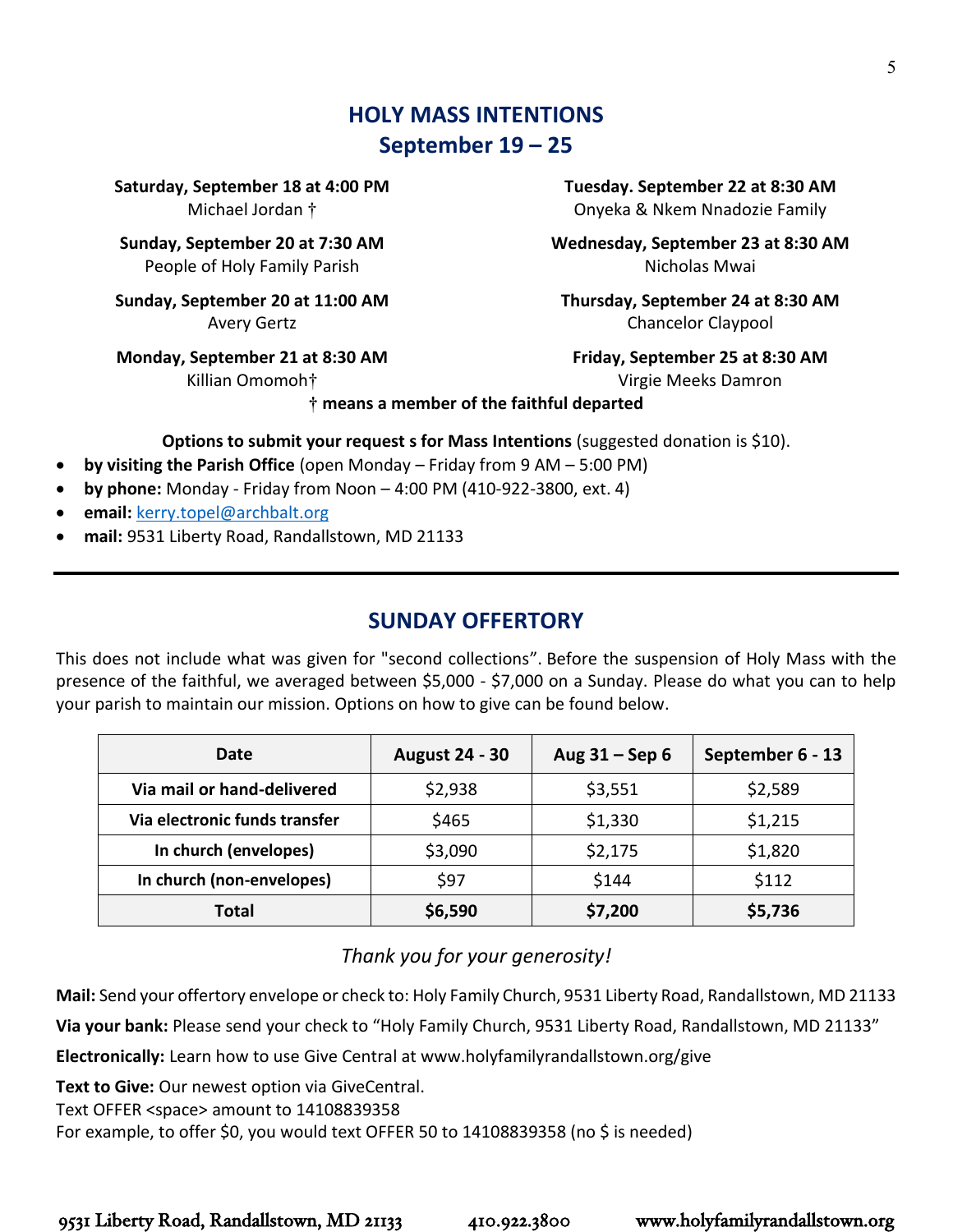# **NEWS – GENERAL INFORMATION**

### **HOLY FAMILY PARISH INVITES YOU TO JOIN US**

All are welcome to join us as we strive to follow Christ within the fellowship of His Church. God's grace makes it possible for all to accept the entire Gospel, with its comforts and challenges (cf. *Mark* 1:15). **Registration forms can be found at our website** [\(https://www.holyfamilyrandallstown.org/registration\)](https://www.holyfamilyrandallstown.org/registration). Completed forms can be sent to the Parish Office (Holy Family Parish, 9531 Liberty Road, Randallstown, MD 21133).

**If you have any questions about the Catholic faith, or want to explore becoming a Catholic, please contact:**

**Father Raymond Harris,** *Pastor* (410.922.3800, ext. 6 o[r rharris@archbalt.org\)](mailto:rharris@archbalt.org)

**Mrs. JoAnn Harvan-Chin,** *Director of Faith Formation* (410.922.3800. ext. 5 or [joann.harvan@archblt.org\)](mailto:joann.harvan@archblt.org)

### **PARISH OFFICE IS OPEN TO THE PUBLIC**

**The Parish Office is open the the public from Monday to Friday (9:00 AM – 5:00 PM).** You must wear a mask to enter the Parish Office, per the State of Maryland and the Archdiocese of Baltimore. So **that** the Parish Secretary may serve others who also need assistance, please be considerate of the time.

### **LIVE-STREAM OF HOLY MASS & DEVOTIONS**

For those who are unable to worship in peron at this time, we have this option. **Watch and worship on Facebook Live. Direct link:** <https://www.facebook.com/HFCRandallstown/live> Schedule: [www.holyfamilyrandlallstown.org/livestream](http://www.holyfamilyrandlallstown.org/livestream) No Facebook account? No problem! Go to the direct link [\(https://www.facebook.com/HFCRandallstown/live\)](https://www.facebook.com/HFCRandallstown/live)

### **BOOK OF INTENTIONS**

You now have an opportunity to submit a prayer request for the Book of Intentions in the narthex. Please keep your prayer request concise and send it to [bookofintentions@gmail.com.](mailto:bookofintentions@gmail.com) Remember, this is not the place to request Mass intentions or to send a message to Father Harris or another staff member.

### **STAY CONNECTED WITH OUR PARISH ON SOCIAL MEDIA**

**Facebook – Parish:** <https://www.facebook.com/HFCRandallstown.org> **Facebook – Father Harris:** <https://www.facebook.com/FatherRaymondHarris> **Instagram – Parish:** <https://www.instagram.com/holyfamily2019>

### **RECEIVE TEXT & EMAIL ALERTS VIA FLOCKNOTE:**

**Text HFR to 84576 or visit [https://hfr.flocknote.com](https://hfr.flocknote.com/)**

By sharing your phone number, you will receive occasional texts, such as reminders about upcoming events. By sharing your email, you will receive a weekly newsletter from Father Harris and any urgent announcements.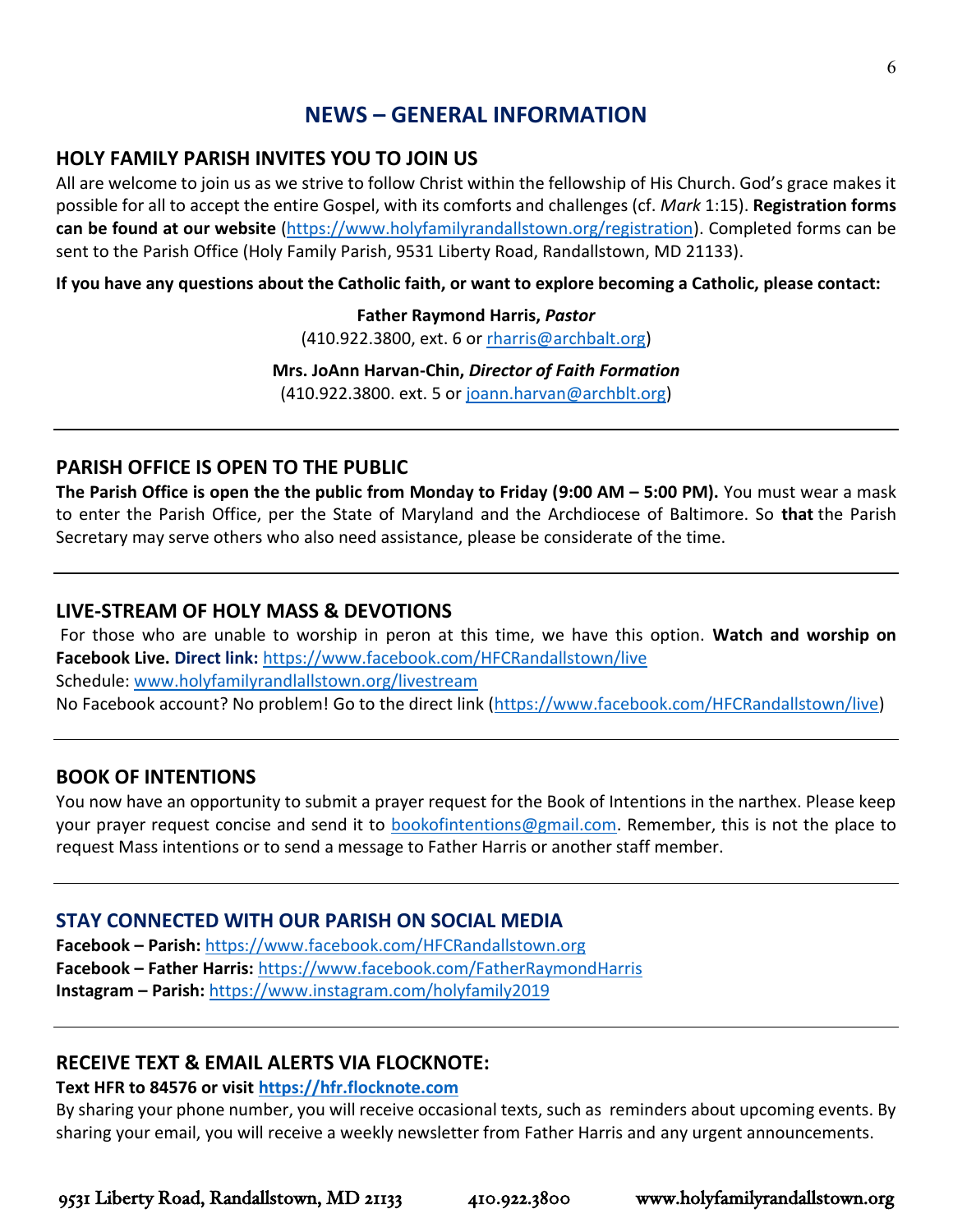### **NEWS**

#### **FROM THE NEW BUSINESS & FACILTIES MANAGER, THOMAS C. ANDERSON**

To Holy Family Parishioners,

I have recently joined the Holy Family Parish Staff, overseeing our business and facilities operations. Earlier, Mr. Dennis Kast was in charge of these operations, but with his retirement, I have been assigned these duties.

I also would like to thank, Mr. Dennis Kast for all the service he has provide to the church faculty members and parishioners. I hope that you will duly accept my introduction, keeping in mind the above context and as we praise our Lord and Savior in worship.

If you wish to speak to me, please feel free to contact me at the parish office 410.922.3800 (ext. 7).

Thanking you. Sincerely,

Thomas C. Anderson *Business and Facilities Manager*

#### **"FORMING CONSCIENCES FOR FAITHFUL CITIZENSHIP"**

As Catholic voters in the USA join other voters for the General Election on November 3, Father Harris urges you to join him in reading the guidance document from the United States Conference of Catholic Bishops, Forming Consciences for Faithful Citizenship [\(https://www.usccb.org/issues-and-action/faithful-citizenship/forming](https://www.usccb.org/issues-and-action/faithful-citizenship/forming-consciences-for-faithful-citizenship-title)[consciences-for-faithful-citizenship-title\)](https://www.usccb.org/issues-and-action/faithful-citizenship/forming-consciences-for-faithful-citizenship-title), which should be read in its entirety.

### **CATECHETICAL SUNDAY: September 20**

Each year, the Catholic Church in the USA observes the third Sunday of the month as Catechetical Sunday. This year's theme is, "I received from the Lord what I also handed on to you"(*1 Corinthians* 11:23). Catechists are the instruments through which many encounter Jesus Christ and hear his invitation to new life. During Holy Mass at 11:00 AM, Father Harris will offer God's blessings upon all who engage in the ministry of faith formation in our parish.

### **THURSDAY MORNING ADULT BIBLE STUDY: September 24**

Our Director of Faith Formation is leading a Bible Study composed by her on the mysteries of the Rosary. At present, they are discussing The Luminous Mysteries. **It meets on Thursdays at 10:00 AM on Zoom video conferencing.** For questions or to receive an invitation to the Zoom meeting, please contact Mrs. JoAnn Harvan-Chin,(joann.harvan@archbalt.org or 410-922-3800, ext. 5).

### **THURSDAY EVENING BIBLE STUDY: September 24**

**The series theme is, "Identity: Christ, the Christian, and the Church."** Deepening our understanding of what Jesus says about Himself will do the same regarding what He teaches about our identity as His disciples gathered in His Church. **The topic for September 24 is, "Are you saved? A Catholic Response to This Question." This is the second part of the study of "Jesus: The Lord is our Salvation."** Plan to **join us on Thursday, September 24 at 7:00 PM on**  Facebook Live. No Facebook account? No problem! All persons can participate virtually by going to the link [\(https://www.facebook.com/HFCRandallstown/live\)](https://www.facebook.com/HFCRandallstown/live).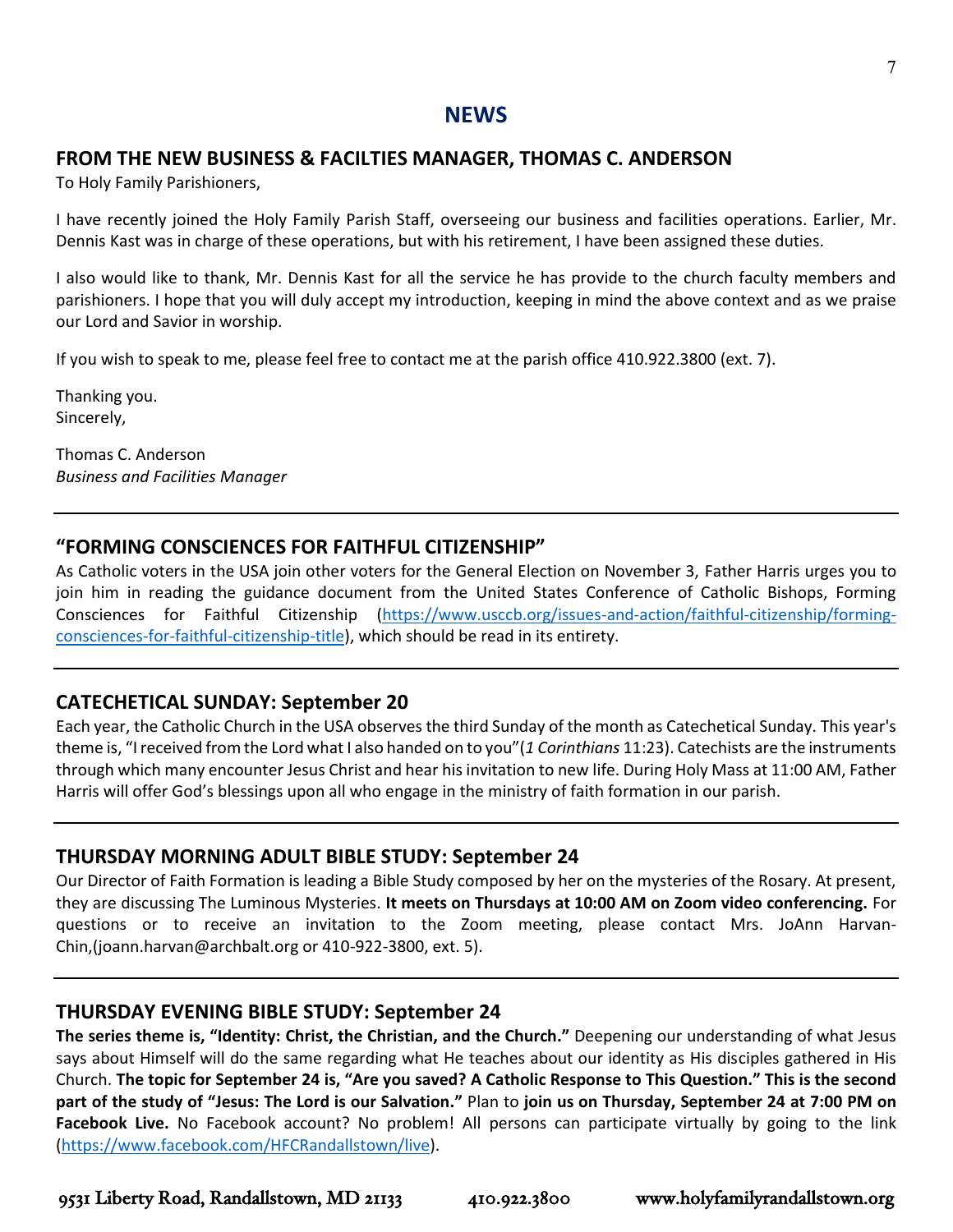### **NEWS**

#### **HELP US TO RESTOCK OUR FOOD PANTRY: begins September 25**

The Saint Vincent de Paul Society is ready to receive your donations for our food pantry. **Beginning on Saturday, September 26, you can bring your donations to the front of the Parish Hall.** Please place your donations in the trunk of your car. Drive to the curb near the Parish Hall entrance. Please do not get out of your car. Open your trunk and a SVDP volunteer will take your donation out of the trunk and close the trunk.

#### **Saturdays from 11:00 AM – 1:00 PM After Sunday Holy Mass at 7:30 AM & 11:00 AM**

#### **Non-perishable canned, bagged, or boxed items to the narthex. Please note that SVDP cannot distribute out-of-date items.**

- **Canned Vegetables:** corn, green beans, mixed vegetables, peas, pork & beans, tomatoes, white potatoes, yams
- **Meats:** canned meats, canned tuna fish
- **Pasta & starches:** bread stuffing, canned ravioli, instant mashed potatoes (box), macaroni & cheese (box), pasta, pasta sauce, rice (box)
- **Fruit:** canned fruit, cranberry sauce
- **Desserts:** cake mixes, canned frosting, Jell-O® (small boxes), muffin mix (small boxes)
- **Other:** canned soups, cereal, jelly, peanut butter, tea

#### **SVDP COMMITMENT CEREMONYL: September 25**

The Holy Family Conference of the Saint Vincent DePaul Society will have a commitment ceremony for the new conference year. **It will be held on Saturday, September 25 during Holy Mass at 4:00 PM.** The SVDP coordinates our parish efforts to serve the poor (e.g., rent assistance; food packages for Thanksgiving, Christmas, Easter, and during the year; Advent Giving Tree; Beans and Bread Soup Kitchen casseroles). New members are welcome tp join. Contac the Parish Office and we will forward your contact info to the SVDP.

## **NEWS – FAITH FORMATION FOR CHILDREN & YOUTH**

#### **SUNDAY SCHOOL OF RELIGION 2020 – 2021 REGISTRATION IS OPEN**

**Sunday School of Religion (SOR) registration is open** for Pre-K/Kindergarten – Eighth Grade and the Confirmation Class. SOR will begin in October with classes being held over Zoom facilitated by a catechist. A few small in person retreat-style gatherings may be held depending on the developments with the pandemic.

#### **Parents and guardians, please read the following instructions carefully.**

- 1. We ask ALL 2020-2021 students— both new and returning—to register. Every year, SOR forms are revised and information changes.
- 2. Registration forms are available on our website [\(https://www.holyfamilyrandallstown.org/sor\)](https://www.holyfamilyrandallstown.org/sor).
- 3. Completed forms—along with tuition payment (cash or check) or a request to reduce/waive it—can be sent via mail, hand delivered (through the Parish Office door slot) or emailed to Mrs. JoAnn Harvan-Chin [\(joann.harvan@archbalt.org\)](mailto:joann.harvan@archbalt.org).

**Questions? Please contact our Director of Faith Formation, Mrs. JoAnn Harvan – Chin (**410.922.3800, ext. 5 or [joann.harvan@archbalt.org\)](mailto:joann.harvan@archbalt.org)**.** Note that she will be on vacation from August 26 - September 17.